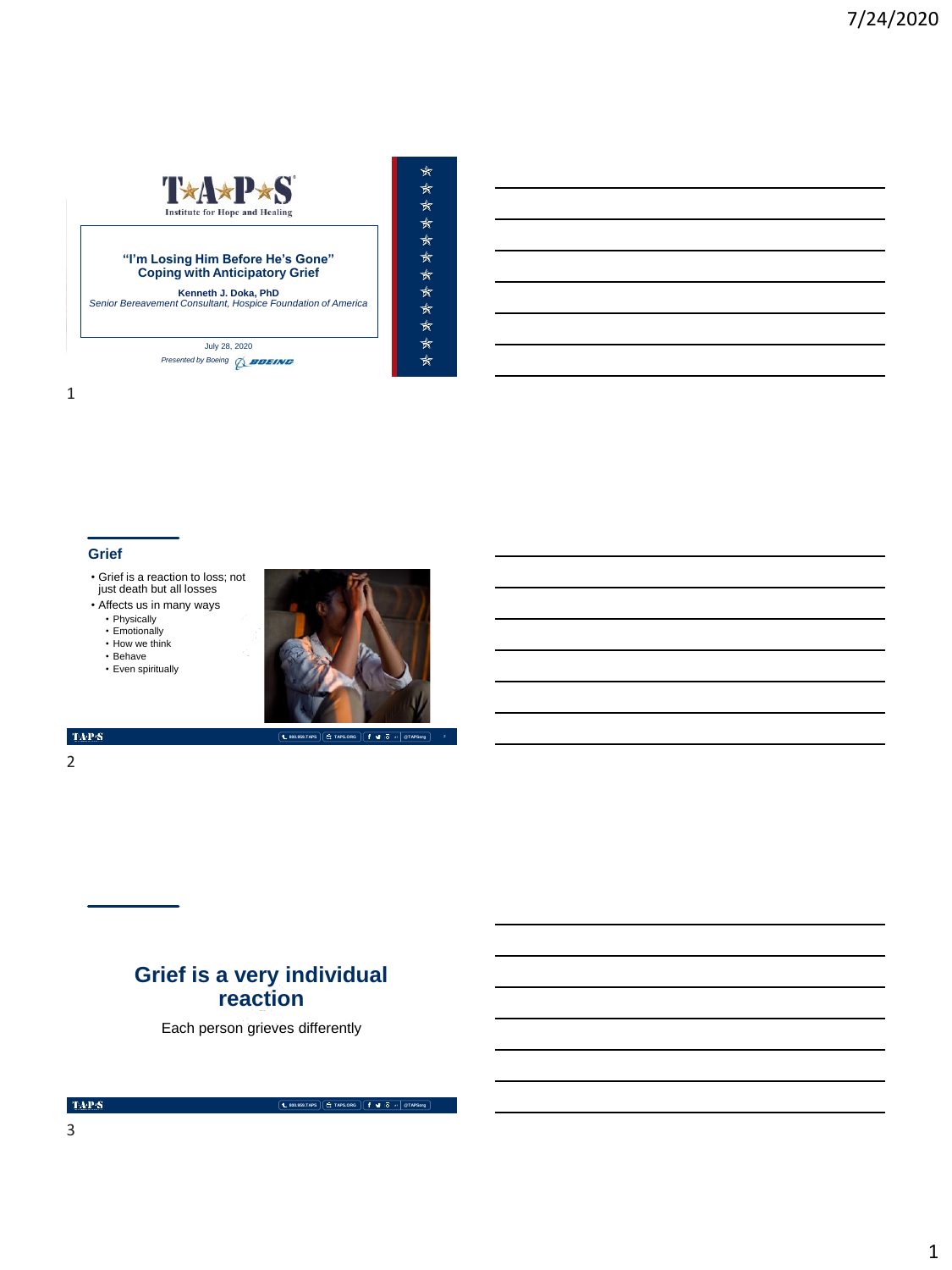#### **The Grief Process A Roller Coaster of Reactions**



**800.959.TAPS TAPS.ORG @TAPSorg**

 $\langle \mathbf{T} \mathbf{A} \mathbf{P} \mathbf{S} \rangle$ 

4

**Grief is not a time-bound process that ends in detachment**

 $\mbox{TAPS}$ 5

# **Beyond detachment**

Continuing Bonds (Klass, Silverman & Nickman)

 $\mbox{TA-PS}$ 

**800.959.TAPS TAPS.ORG @TAPSorg**

**800.959.TAPS TAPS.ORG @TAPSorg**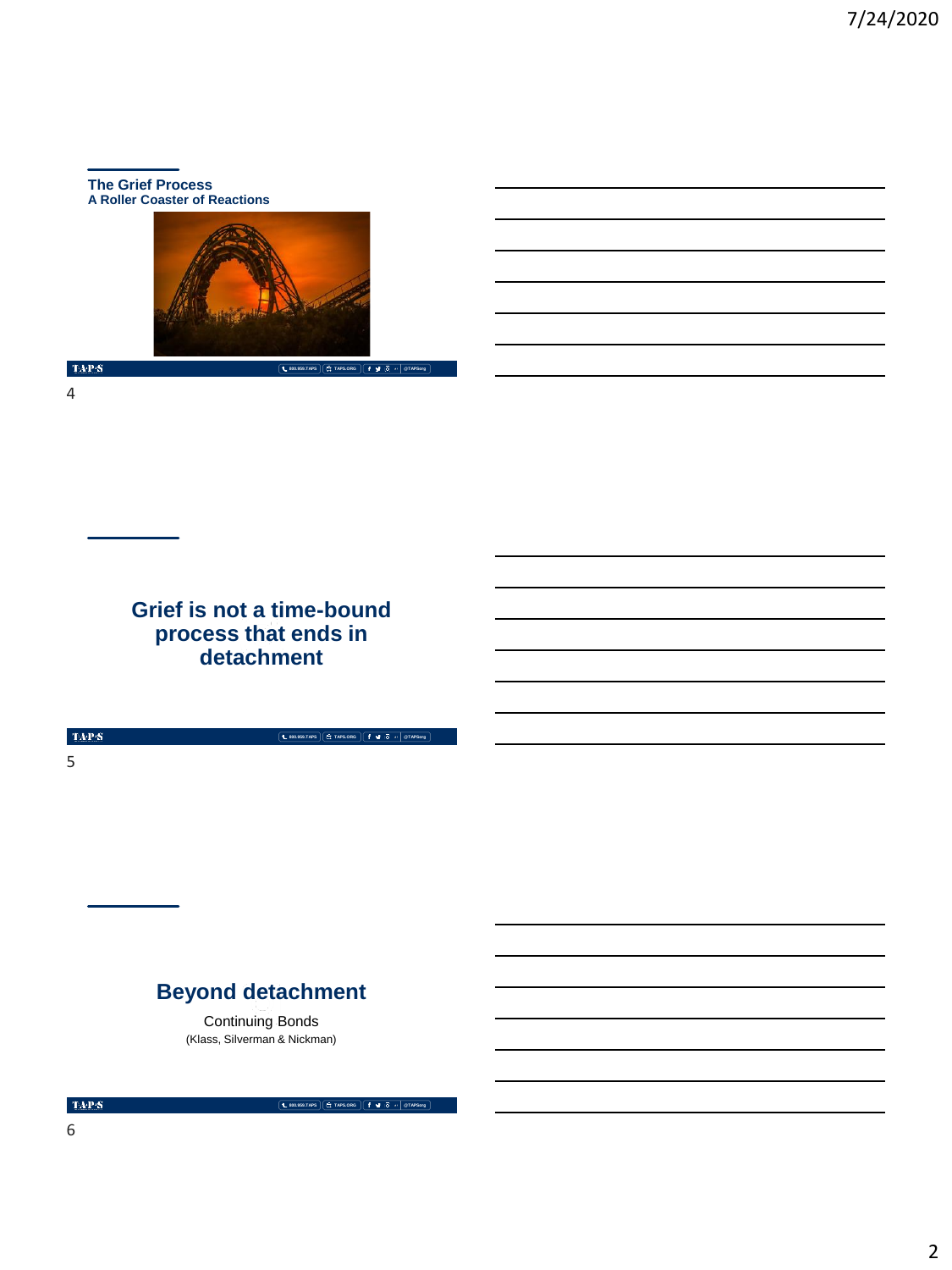# **Types of Connections**

- Memories
- Biography
- Legacies and liabilities
- Spiritual
- Extraordinary experiences



**800.959.TAPS TAPS.ORG @TAPSorg**

#### $\langle \mathbf{TAP}(\mathbf{S}) \rangle$

7

# **Anticipatory Grief**

- Lindemann's suggestion
- Development of the concept in the 1970's and 1980's



### $\langle \mathbf{T} \mathbf{A} \mathbf{P} \mathbf{S} \rangle$

# 8

# **Criticism of Anticipatory Grief**



- The misdirection of anticipatory grief
- The mixed record of research
- The "hydrostatic" model of anticipatory grief

**800.959.TAPS TAPS.ORG @TAPSorg**

#### $\mathrm{TAP}\mathcal{S}$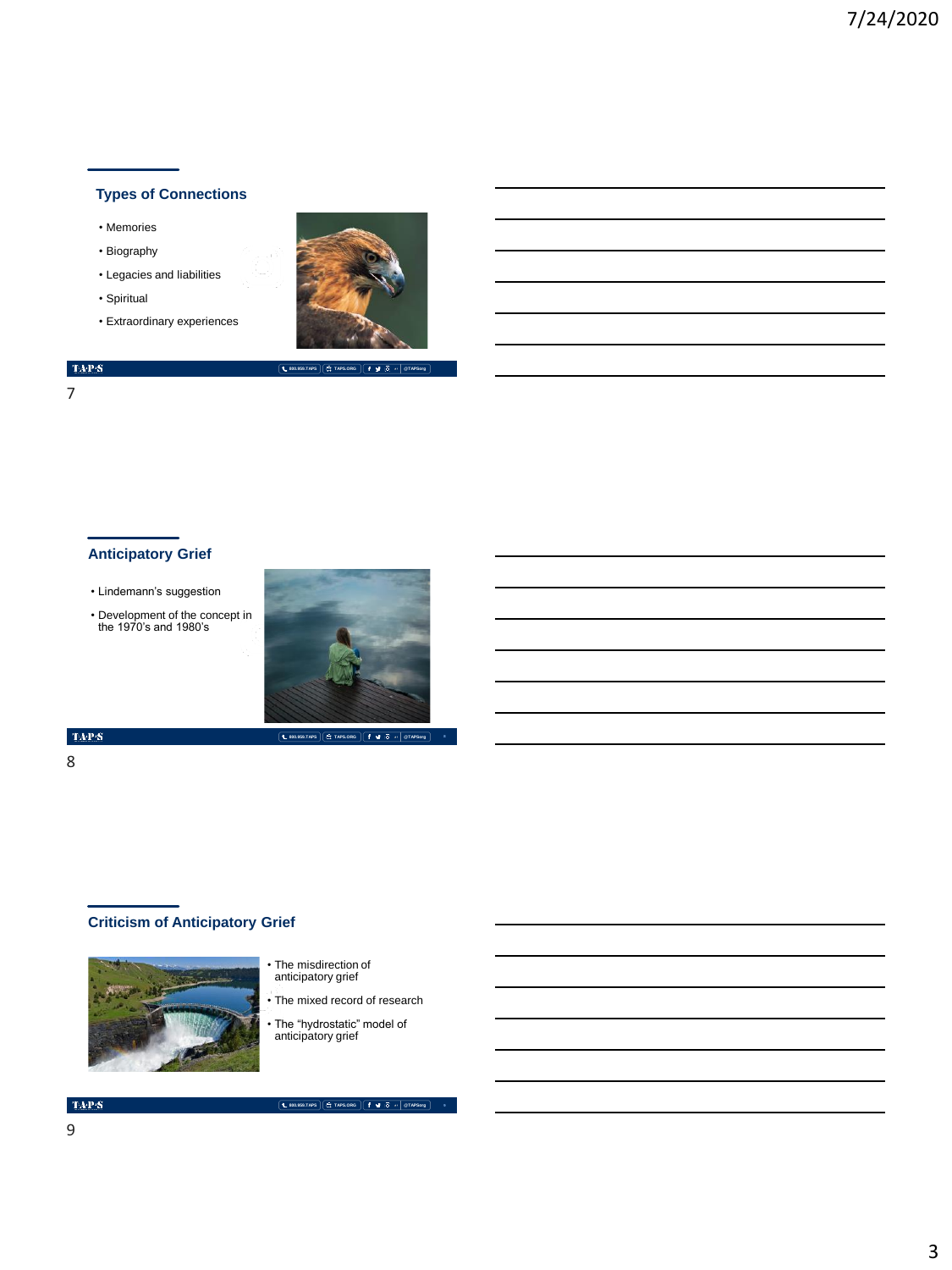## **Anticipatory Grief and Mourning**

- Rando "Anticipatory grief is a misnomer but useful nonetheless"
- Rando's reformulation of *anticipatory mourning* • A parallel process experienced
- by patient, family, and caregivers
- Gerber *Anticipatory Bereavement*



**800.959.TAPS TAPS.ORG @TAPSorg**

 $\mathrm{TAPS}$ 10

### **Losses in the Illness Experience**

• What are the losses in the illness experience?

• Tangible losses

• Intangible losses



**800.959.TAPS TAPS.ORG @TAPSorg**

#### $\mbox{TA-PS}$

11

# **Loss and Caregiving**



- Loss of independence
- Loss of assumptive world
- 
- Loss of friends
- Financial and lifestyle losses

#### $\mbox{TA-PS}$

**800.959.TAPS TAPS.ORG @TAPSorg**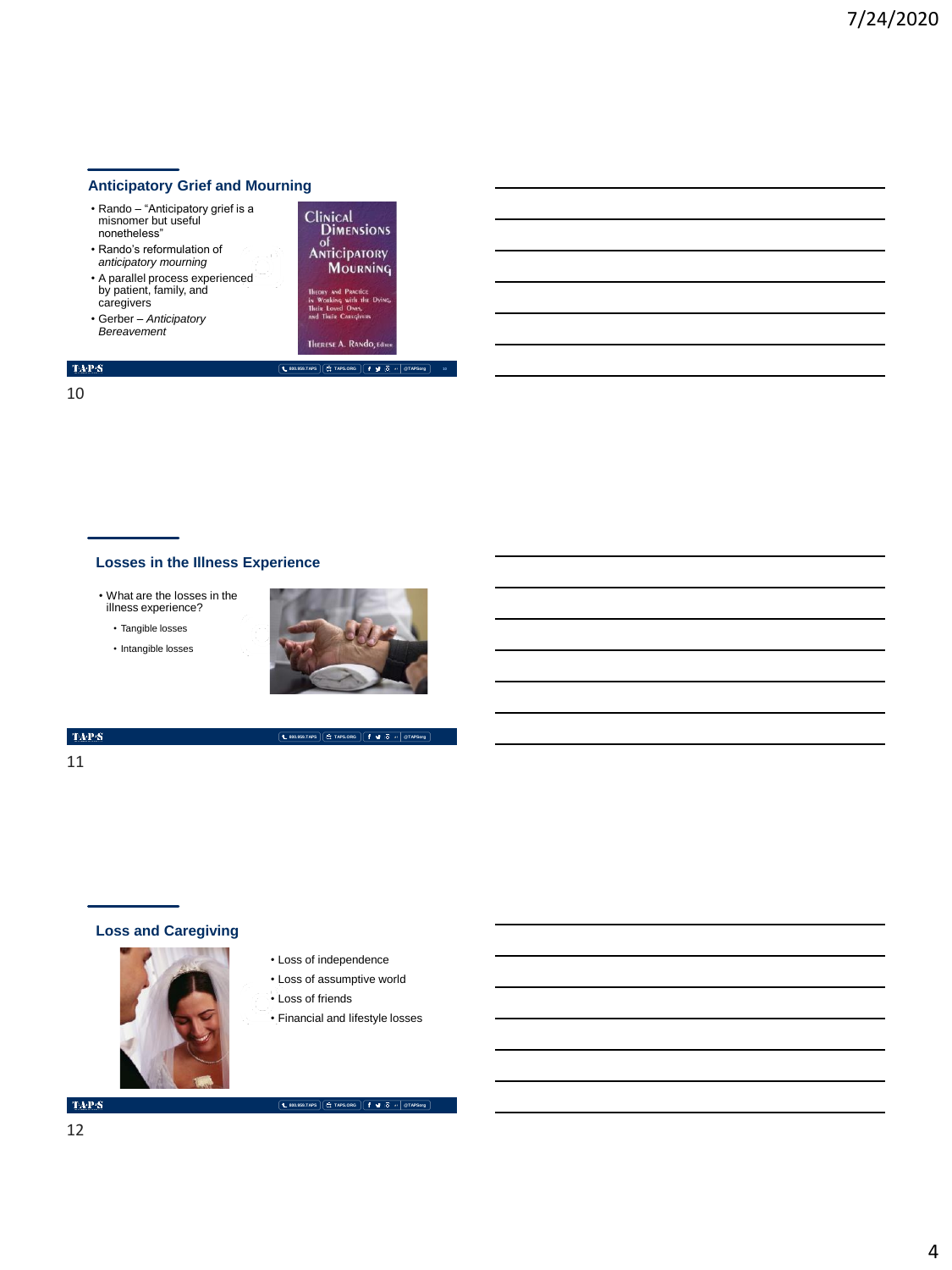## **Caregiver Burden**

• Objective

- Sleep disturbances
- Incontinence
- Dementia
- Non-ambulatory
- Subjective based on past relationship



**800.959.TAPS TAPS.ORG @TAPSorg**



# **Caregiving and Older Spouses**

The Caregiver Health Effects Study showed that, over four years, caregivers faced significantly higher health risks than the controls

 $\mathrm{TAP}S$ 

14

### **Deployment as a Loss**



• The nature of *anticipatory grief*

**800.959.TAPS TAPS.ORG @TAPSorg**

- A sense of loss may begin with deployment
- Grief reactions may exist throughout the deployment in military personnel and their families

**TAPS** 15

**800.959.TAPS TAPS.ORG @TAPSorg**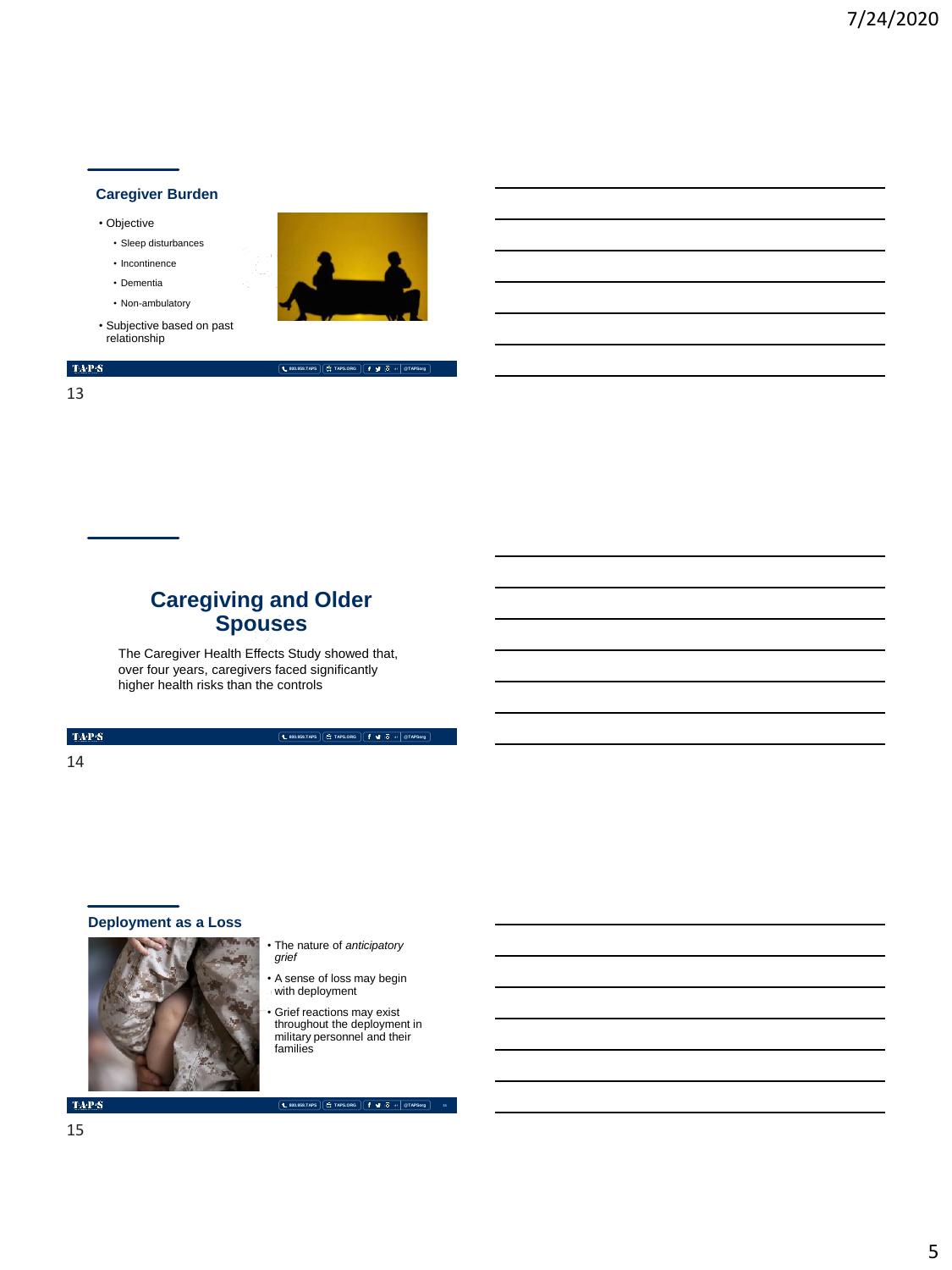#### **Deployment**



- The reaction of the remaining spouse will greatly influence children's reactions
- Value of support groups

#### $\langle \mathbf{T} \mathbf{A} \mathbf{P} \mathbf{S} \rangle$

16

# **800.959.TAPS TAPS.ORG @TAPSorg**

**The Post-Deployment Phase**



- Often a stressful time, as fantasies may exist that everything will improve
- Reunion causes new changes within the system and possibly conflict
- Can be further complicated if soldier is wounded, either physically or psychologically, from combat experience

**800.959.TAPS TAPS.ORG @TAPSorg**

 $\langle \mathbf{T} \mathbf{A} \mathbf{P} \mathbf{S}$ 

17

- **Loss in the Military**
	-
- Soldiers are likely to experience multiple losses
- Loss of friends
- Physical and psychological injury
- Families may experience *psychosocial loss*
- These losses may be disenfranchised

#### **800.959.TAPS TAPS.ORG @TAPSorg**

# $\mbox{TA-PS}$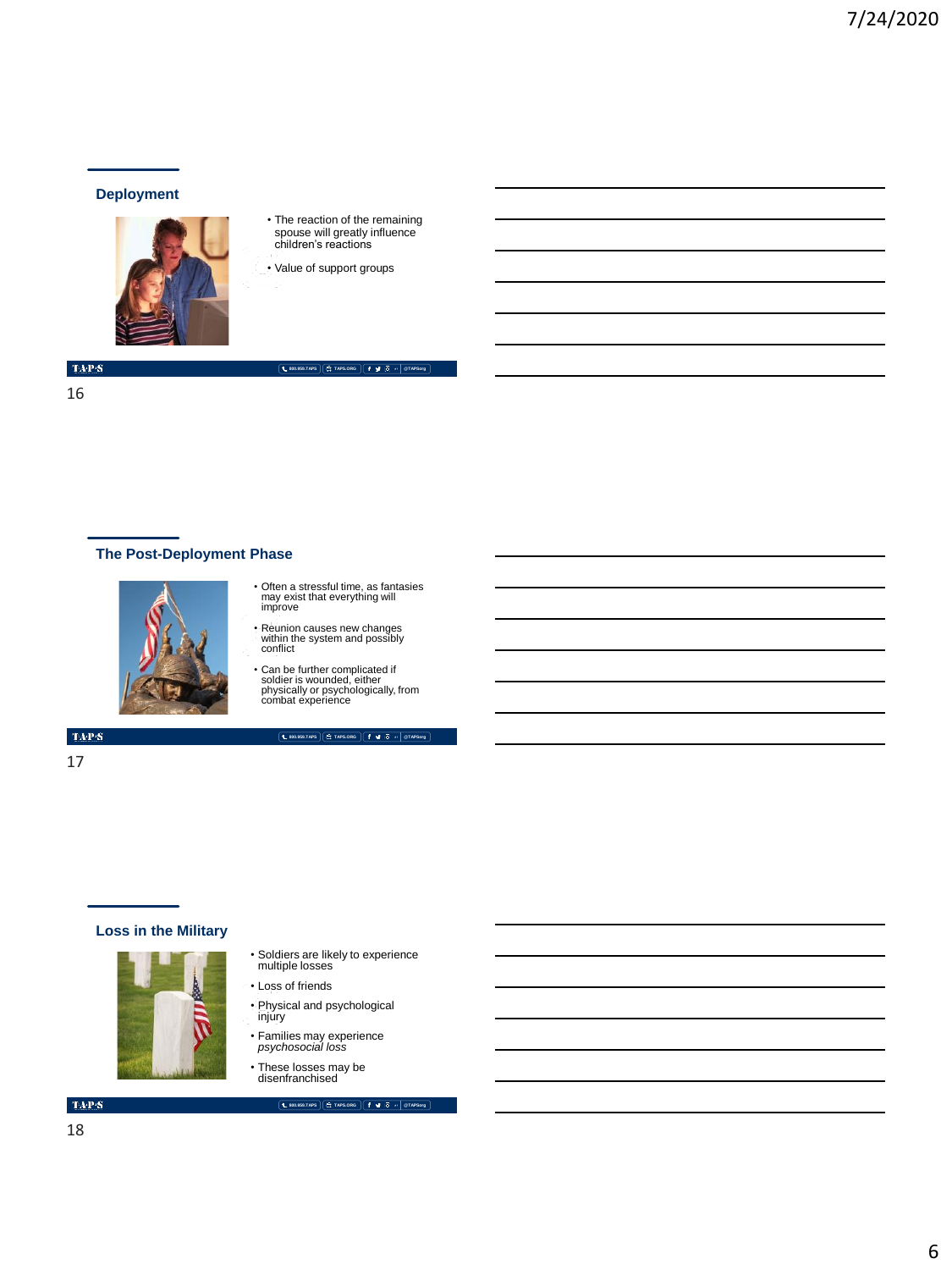# **How Can We Help Ourselves and Others?**

**800.959.TAPS TAPS.ORG @TAPSorg**

# **Anticipatory Grief**



- The acknowledgment and validation of anticipatory grief
- Naming our losses • Assessing losses
- Finding ways to cope

 $\mbox{TAPS}$ 

20

**800.959.TAPS TAPS.ORG @TAPSorg**

**Questions?**

 $\langle \ensuremath{\text{TA-P-S}}\xspace \rangle$ 

**800.959.TAPS TAPS.ORG @TAPSorg**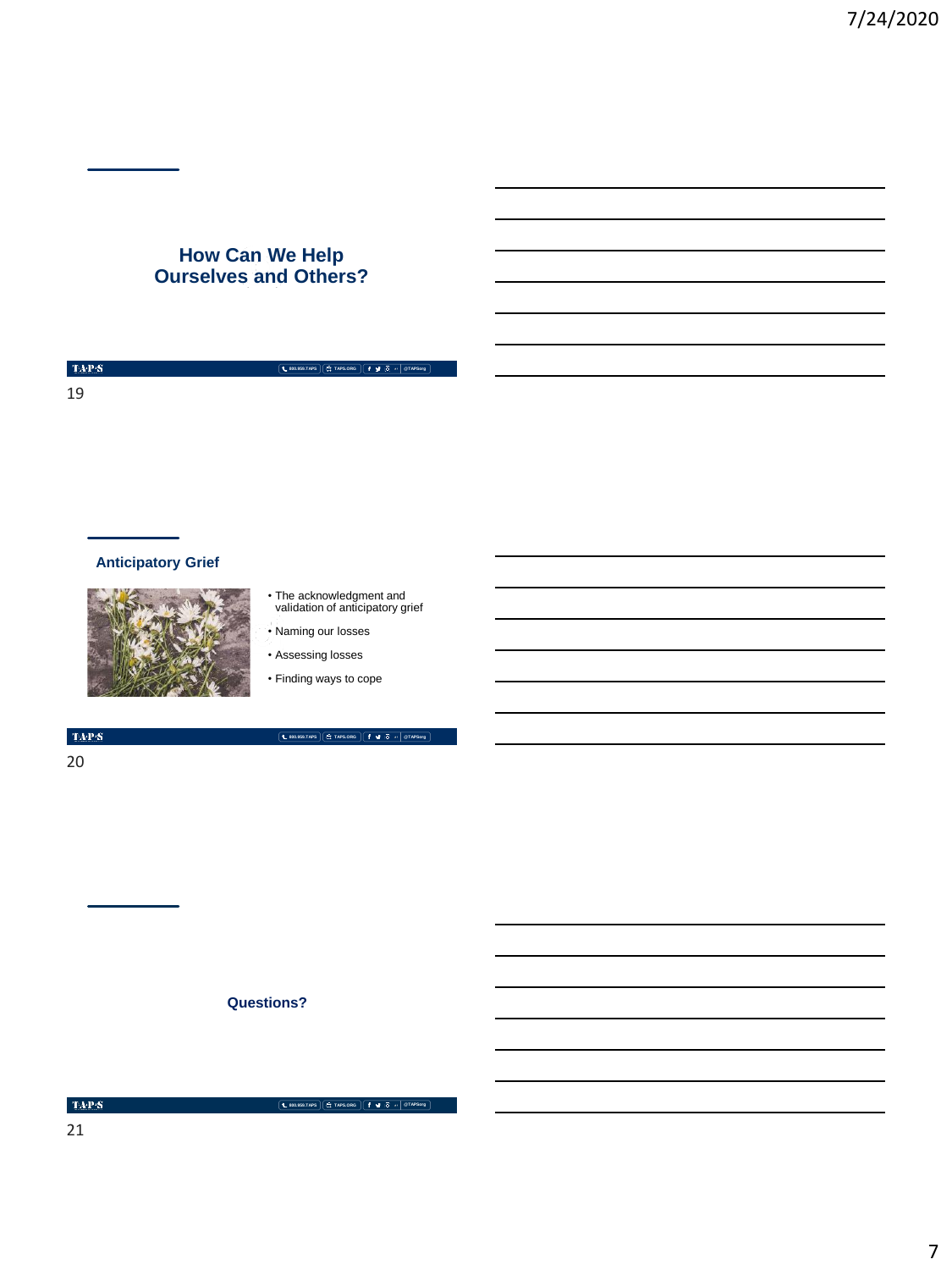

*Please note: The information provided on this program is intended for educational purposes only.* 

*If you or a loved one needs professional support, please contact TAPS 24/7 at 800-959-TAPS (8277).* 

MEMORIAL DAY WEEKEND | MAY 2018

| ★  |
|----|
| ₩  |
| ₹  |
| ₹  |
| ₩  |
| ₩  |
| ↞  |
| ↞  |
| ↞  |
| ₩  |
| ₩  |
| ⊀⊤ |
|    |

22

# **About the TAPS Institute for Hope and Healing®**

Launched in March 2018 through an alliance with HFA, the TAPS Institute for<br>Hope and Healing<sup>®</sup> serves as a resource and training center, providing<br>programs for both professionals working in the field of grief and loss and



 $\mbox{TA-PS}$ 

23

# **Upcoming TAPS Institute Programs**

| August 6 | <b>Creating a New Future with Your In-Laws After Loss</b><br>Live Webinar, Noon-1:00 p.m. ET<br>Rachel Kodanaz, Author and Speaker |
|----------|------------------------------------------------------------------------------------------------------------------------------------|
|          | September 15 Grief and Young Adults in Military-Connected Families                                                                 |
|          | Live Webinar, Noon-1:30 p.m. ET (CEs available)                                                                                    |
|          | Heather L. Servaty-Seib, PhD, HSPP, Professor of Counseling<br>and Psychology, Perdue College of Education                         |
|          | Shelly MacDermid Wadsworth, PhD, Professor of Human                                                                                |
|          | Development and Family Studies, Perdue University                                                                                  |
|          |                                                                                                                                    |

Visit *taps.org/institute* to learn more and RSVP!

**800.959.TAPS TAPS.ORG @TAPSorg**

**800.959.TAPS TAPS.ORG @TAPSorg** 23

 $\mbox{TA-PS}$